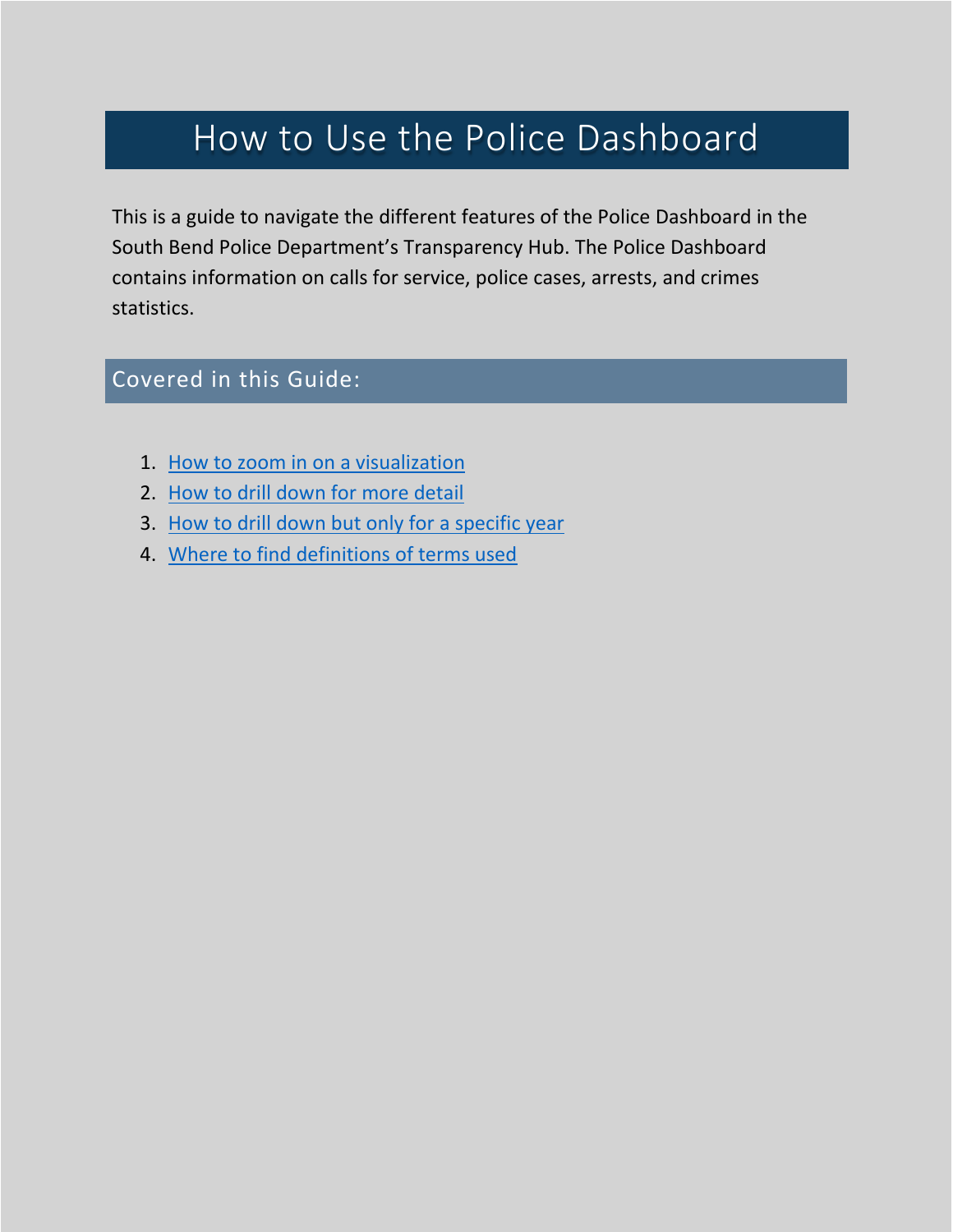#### How to Zoom in on a Visualization

If a visualization is too small to see, it can be expanded for better visibility.

In the upper right corner of a visualization, click the "focus mode" button.

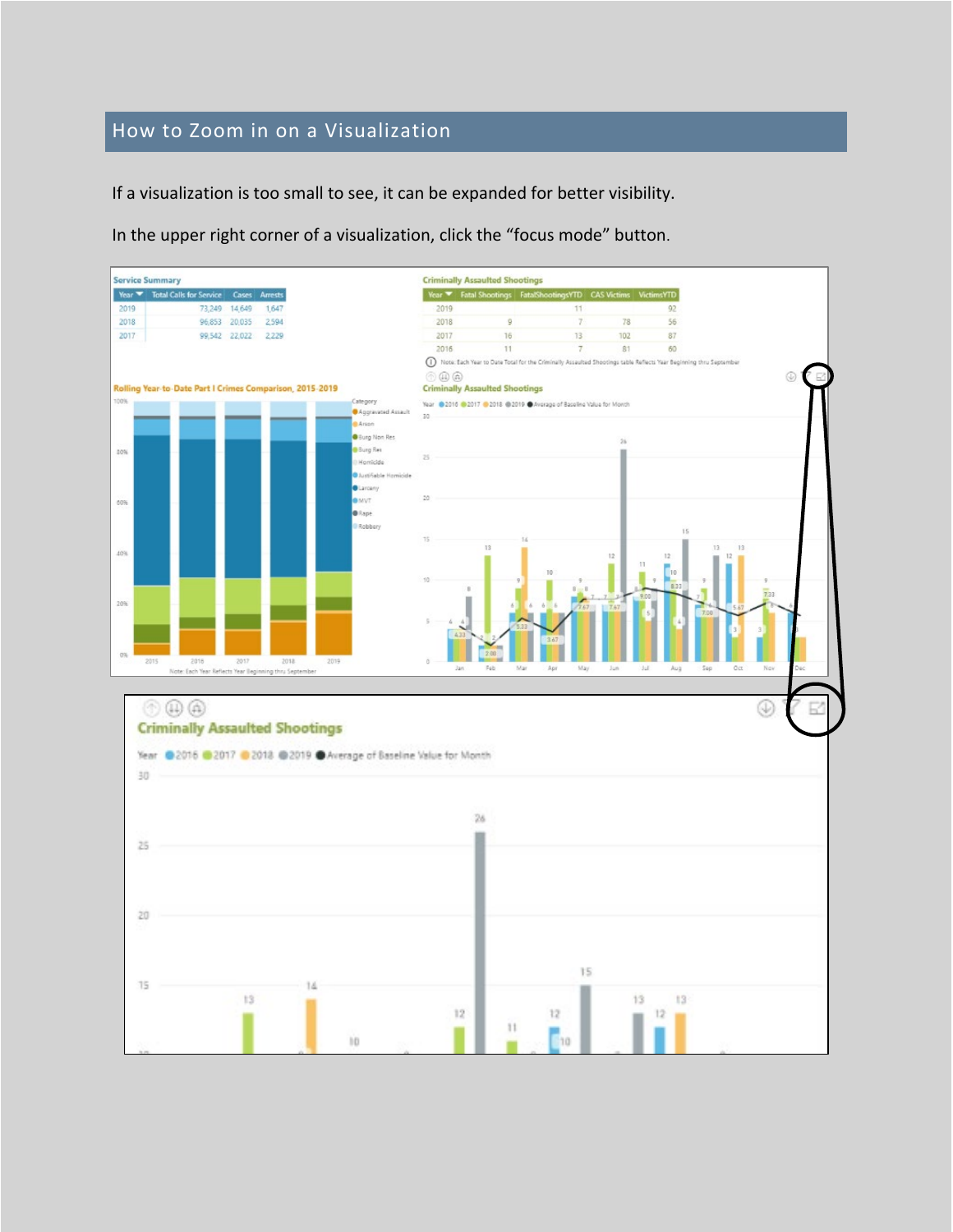

<span id="page-2-0"></span>It will make the graph or table larger and easier to view.

To return to the main dashboard, click "Back to report".

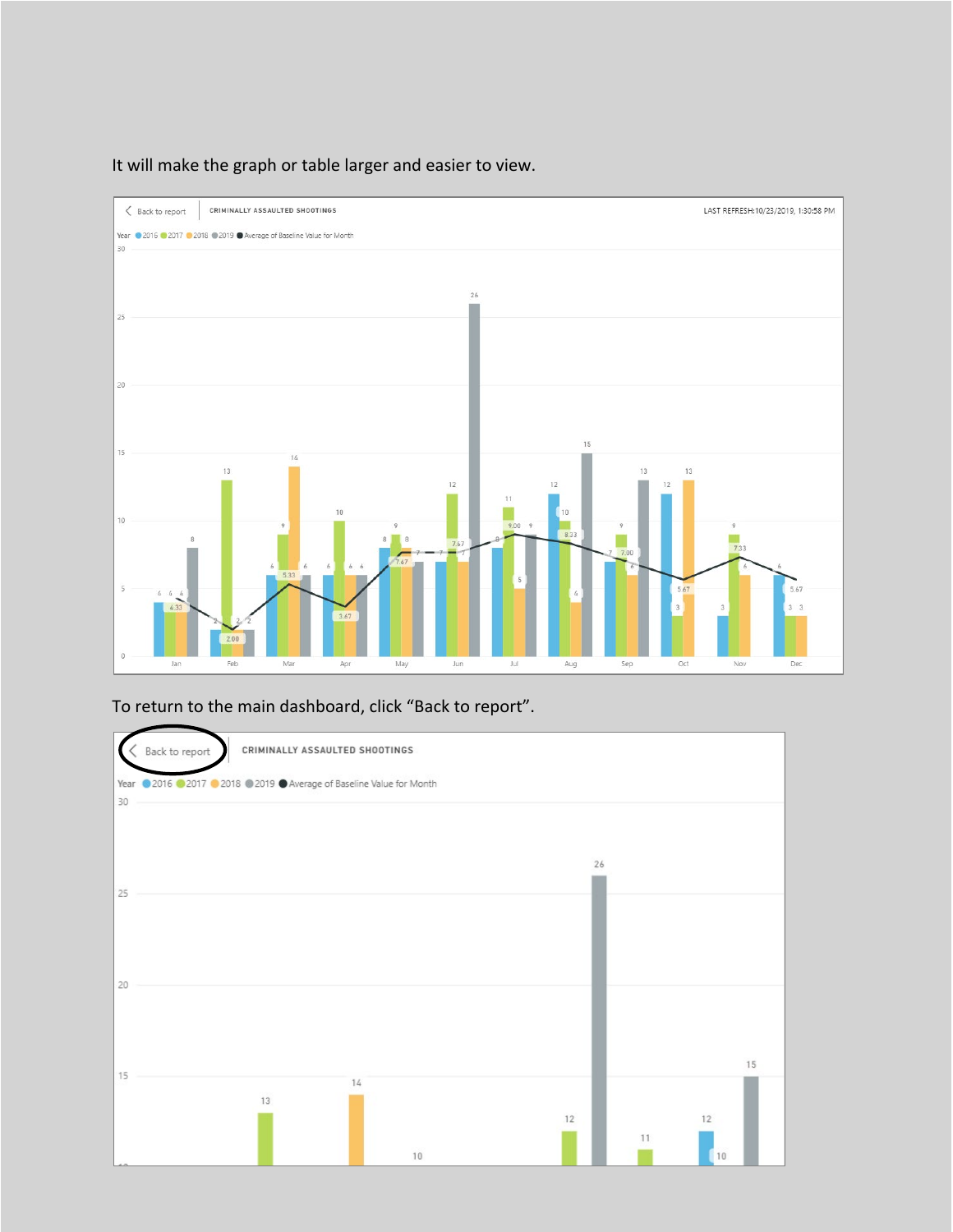#### How to Drill Down for More Detail

Some graphs have additional information that you can "drill down: into. If you hover over the upper left side of a graph, two down arrows will appear if this option is available. To choose this option, click on the button indicated below.

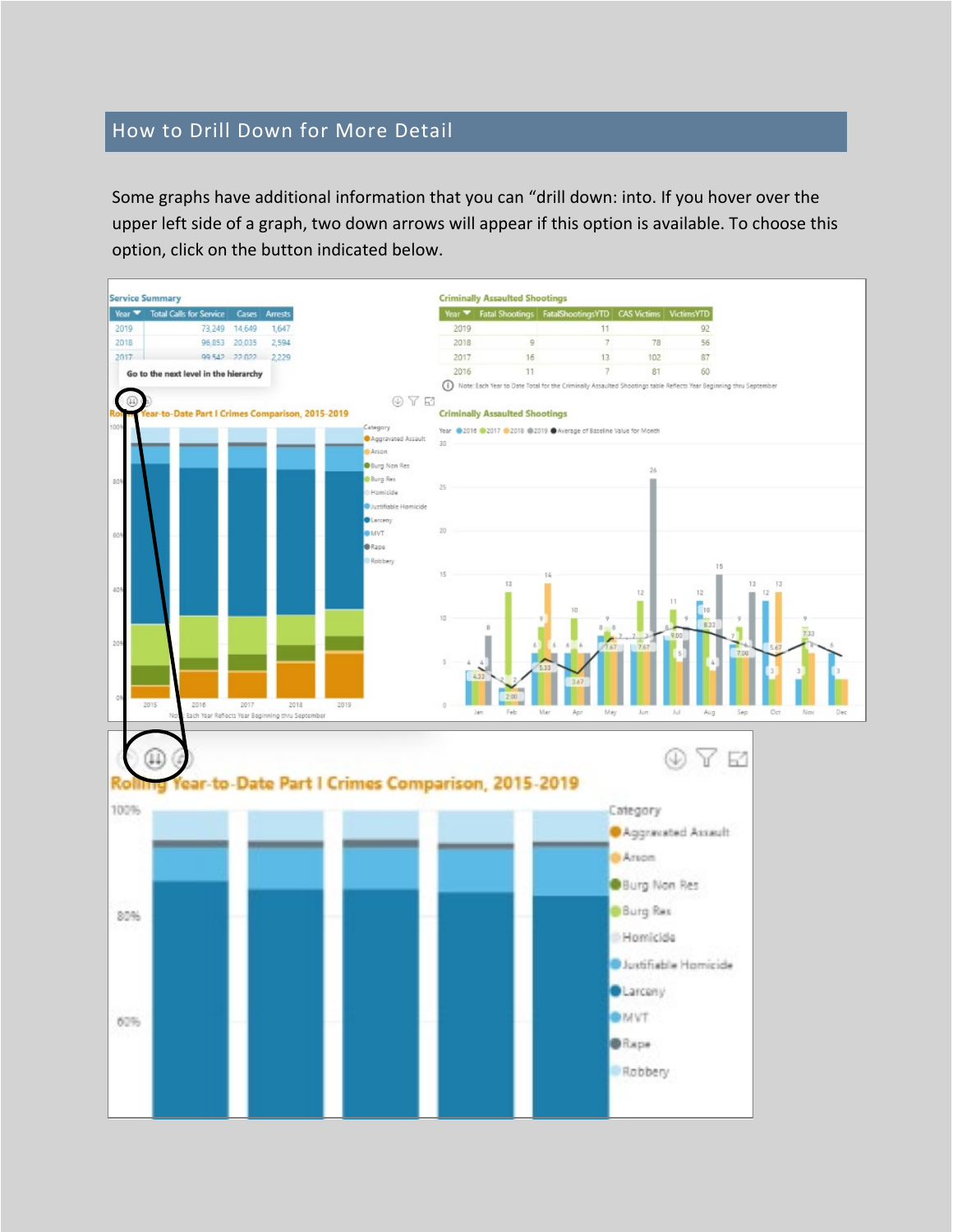<span id="page-4-0"></span>Drilling down allows you to see the breakdown of crime by month rather than year. Note: This is for all the years available. If you would like to drill down to a specific year, go to the next section.



To undo the drill down, click on the single up arrow.

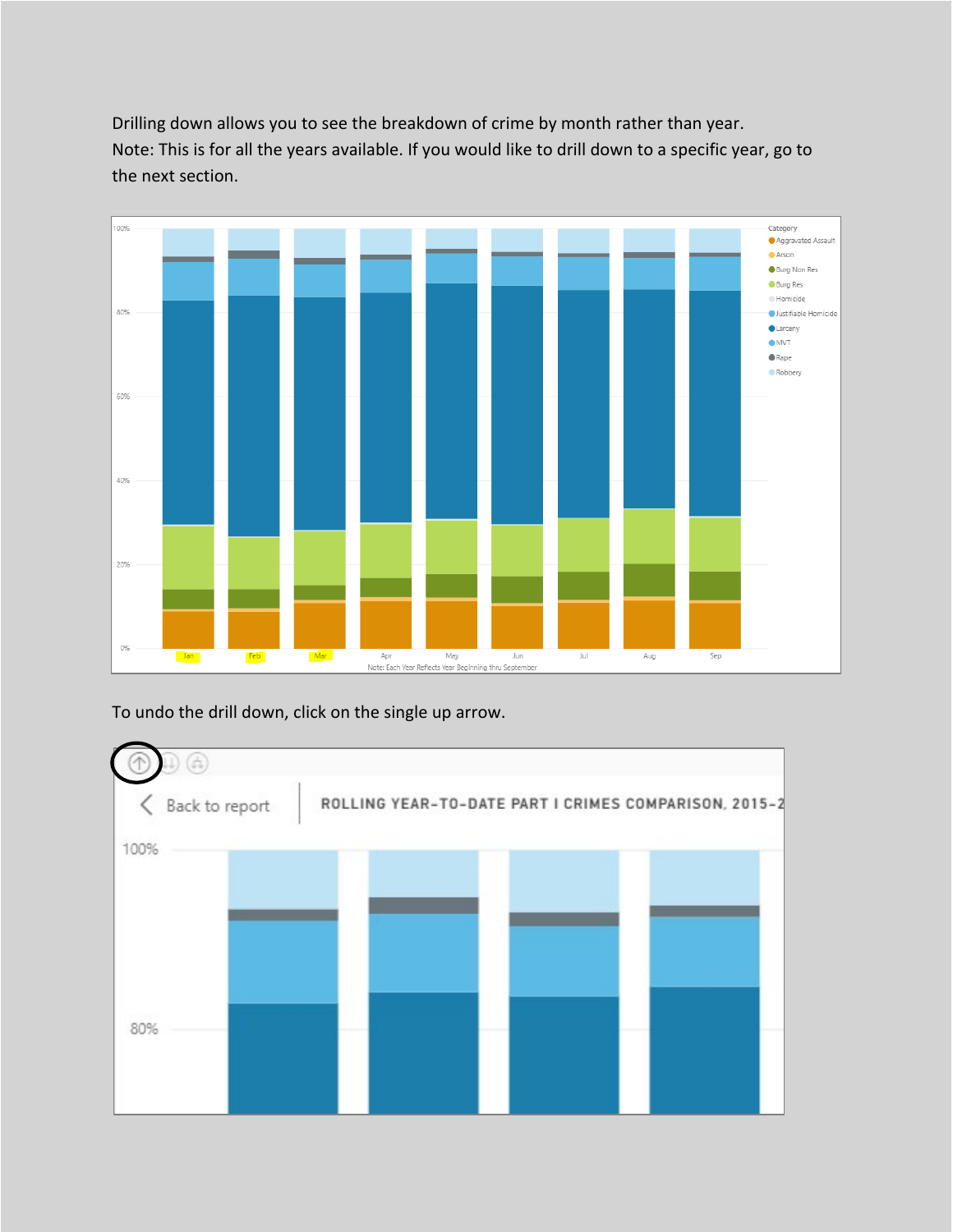#### How to Drill Down but Only for a Specific Year

Basic drill down will show the breakdown of Part I Crimes by month but, for all years. If you want to see the breakdown by month, for a specific year, some charts have the capability to turn on filters before drilling down into the data.

To turn on this option, click on the single down arrow in the upper right corner of the graph.

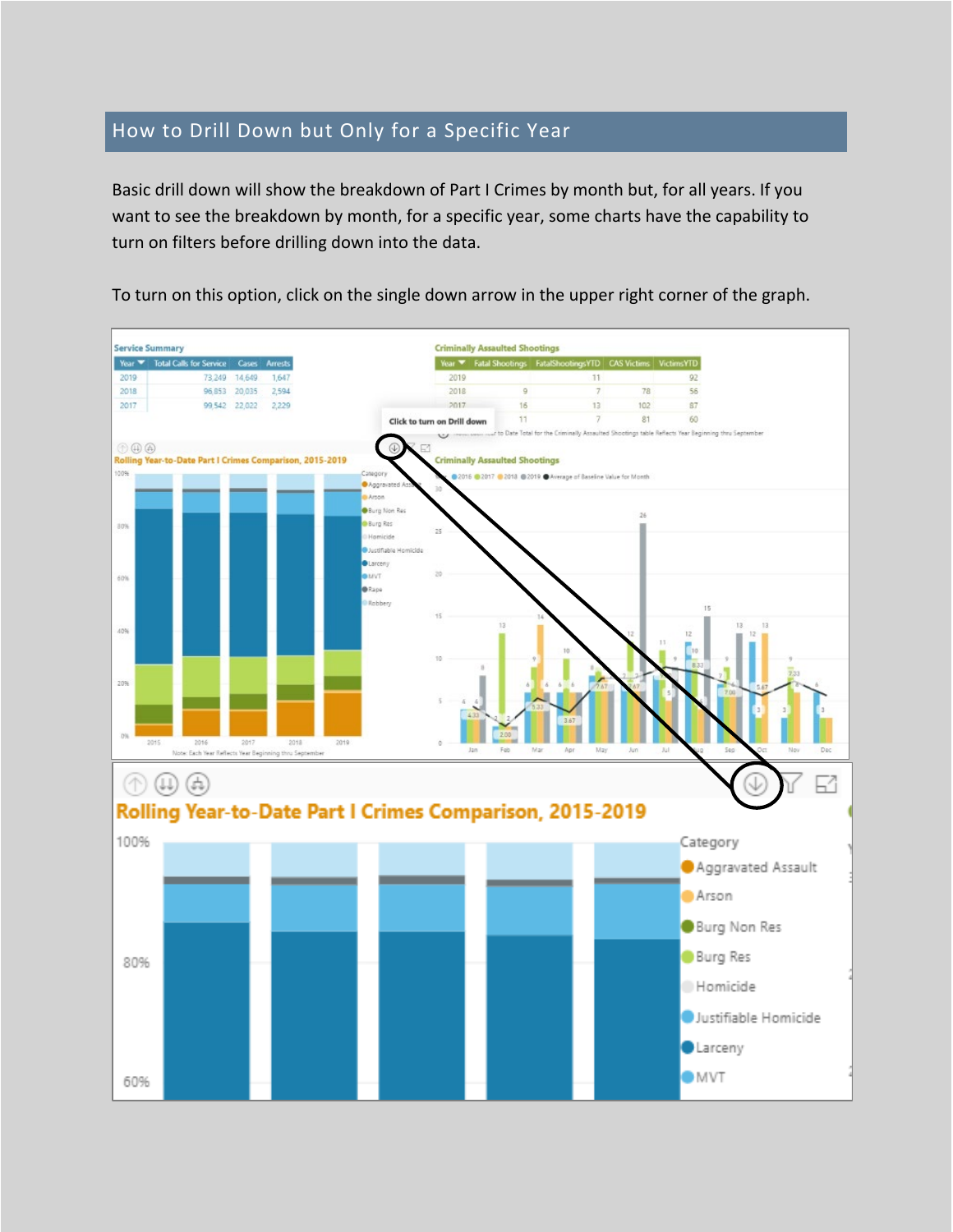

Then double click on the subset of data that you wish to drill into.



#### The visualization is now filtered to only one specific year and is broken down by month.